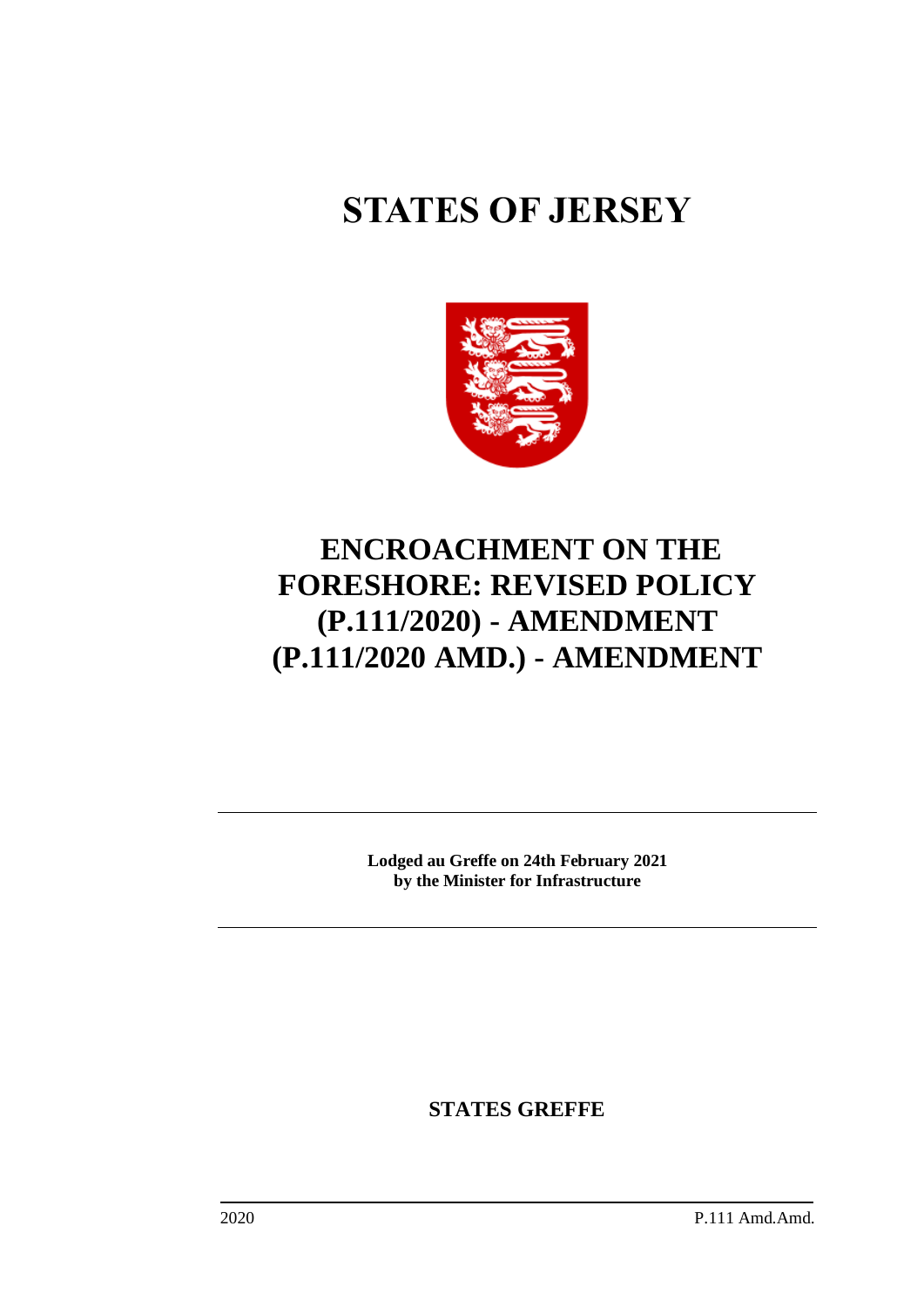#### ENCROACHMENT ON THE FORESHORE: REVISED POLICY (P.111/2020) - AMENDMENT (P.111/2020 AMD.) - AMENDMENT \_\_\_\_\_\_\_\_\_\_\_\_

### **1 PAGE 2, PARAGRAPH (a) –**

In the proposed new paragraph (b), after the words "Minister for Infrastructure" delete the remaining words and substitute the words "to report back to the Scrutiny Panel with his proposals for setting out, in a map or plan, the public boundary".

## MINISTER FOR INFRASTRUCTURE

**Note:** After this amendment, paragraph (a) of the amendment of the Deputy of Grouville would read as follows –

- (a) After the words 'this proposition', insert the word "; and"; designate the existing paragraph as paragraph (a) and insert a new paragraph (b) as  $follows -$ 
	- "(b) to request the Minister for Infrastructure to report back to the Scrutiny Panel with his proposals for setting out, in a map or plan, the public boundary"